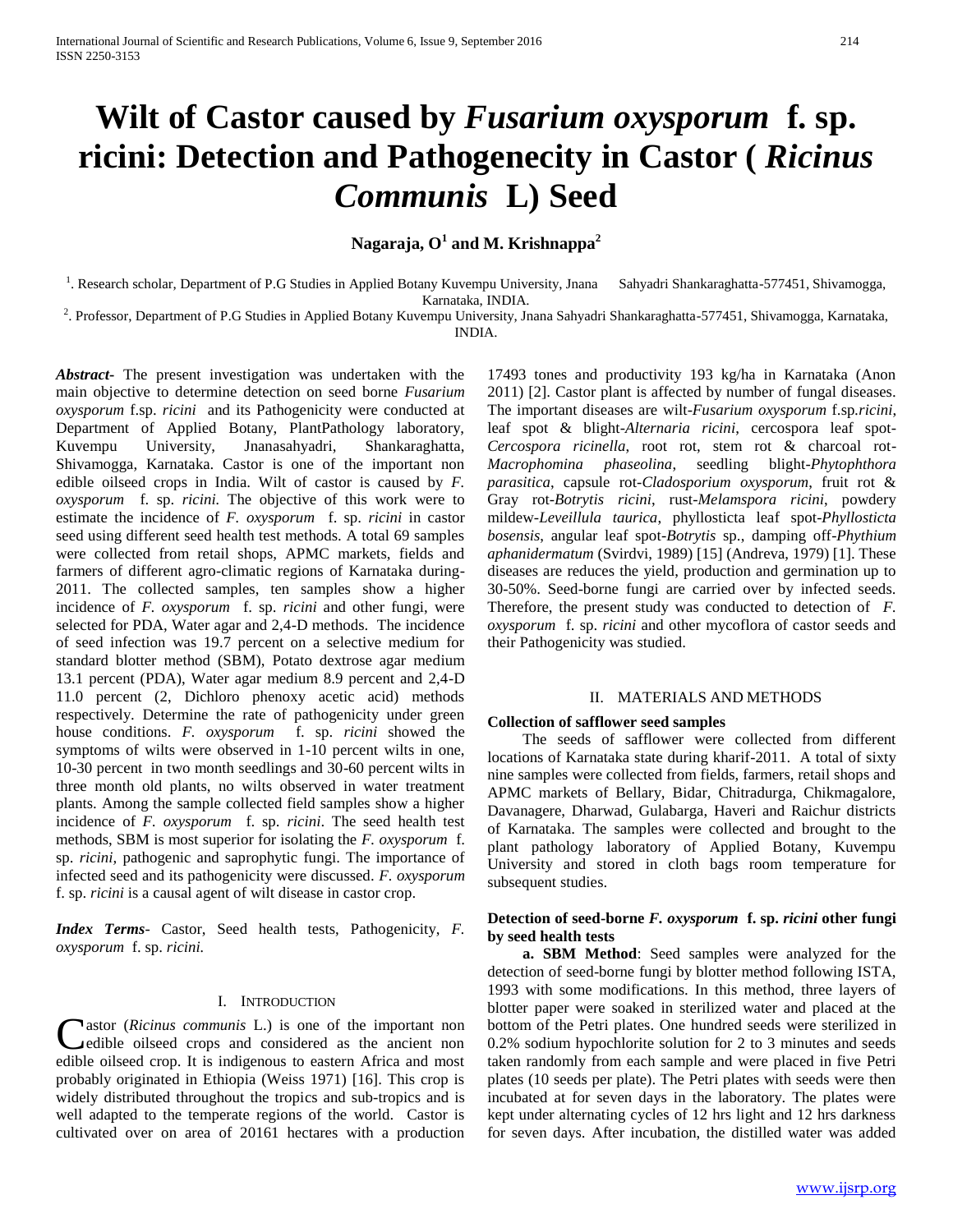every fourth day to the blotter so as to keep it sufficiently moist (Ataga and Aquishi, 1996) [3]. The germination and fungi associated with the seeds were recorded during the incubation period. The incubated seeds were examined under stereo binocular microscope to ascertain the presence of fungi. Some times were not apparent even after seven days of the incubation. In such condition, the Petri plates were allowed for further incubation. A temporary slide was prepared from each colony, which could not be identified stereo binocular microscope and examined under Labomed vision 2000 microscope. In fewer cases, the fungi from the incubated seeds were transferred to PDA medium in Petri plates aseptically and incubated under controlled temperature  $(28\pm1^{\circ}C)$  for 3 to 10 days and than examined under Labomed vision 2000 microscope.

 **b***.* **PDA Method**: For potato dextrose agar method, 100 seeds were sterilized with 0.2% sodium hypo chlorite solution for 2 to 3 minutes. Then, the seeds were plated on sterile glass Petri plates containing PDA medium. Ten seeds per Petri plates and than the plates were incubated at  $40^{\circ}$ C in alternating cycles of 12 hrs light and 12 hrs darkness for seven days. After incubation eighth days the seeds were examined by stereo binocular microscope.

 **c. Water agar Method**: For agar plate method, 100 seeds were sterilized with 0.2% sodium hypo chlorite solution for 2 to 3 minuets. Seeds were plated on sterile glass Petri plates containing (2.5%., i.e., 12.5 gms in 1000 ml of distilled water) water agar medium. These Petri plates were incubated at  $25\pm2\degree C$ for seven days. After seven days these seeds were examined under stereo binocular microscope (Neergaard, 1977) [13]

 **d. 2, 4-D Method**: In this method, 100 seeds were sterilized with 0.2% sodium hypo chlorite solution for 2 to 3 minuets. The three layers of blotter paper discs were dipped in 0.2% of 2,4-Dichloro Phenoxy acetic acid solution. Ten seeds were placed equidistantly on moist blotter discs using sterilized forceps in laminar air flow wood under aseptic conditions. The plates were incubated room temperature for seven days. The observations were taken on the seventh day and then seeds were examined under stereo binocular microscope (Limonrad, 1985) [9].

# **Screening of seeds for associated mycoflora**

 The incubated seeds were screened on eighth day using stereo binocular and labomed vision 2000 compound microscope. The germination, associated fungi were recorded and identified with the help of standard guides and manuals like (Booth, (1977) [17], (Sigourd and Funder, 1961) [18], (Subramanium, 1983)[19] and Barnett, 1960)[19].

# **Pathogenicity test**

 The pathogenicity test was carried out at the department experimental plot during kharif-2011. The discoloration local variety of castor seed samples were disinfected by 2% sodium hypochloride solution for 2-3 minutes and in the distilled water before sowing the seeds. The experimental plot were prepared by 25 x 25 meter (row and column). One hundred seeds were selected in ten replicates. Seeds were sown directly in the month of August-2011. Proper agronomical practices were followed for raising the plants.

# **Artificial inoculation to plants**

 Healthy seedlings of castor were raised in the departmental experimental field. Eight days old pure culture of *F. oxysporum* f. sp. *ricini* inoculums was prepared from PDA slants. Before spraying, the leaves were washed with sterile distilled water and 10<sup>4</sup> conidial suspension was sprayed to one month seedlings (30 days), before flowering (60 days) and after flowering (90 days). The plants were maintained in five replicates of five per row. The conidial suspension was applied with the help of sprayer on abaxial and adaxial surface of leaves (Bhale *et al*, 2001) [4], (Bhale *et al* 1999) [5].The distilled water sprayed plants served as a control. The plants were maintained in green house. The severity of the disease was assessed by using 0-9 scale (Mayee and Datar, 1986) [9] and percent disease index calculated using the formula

Percent disease index  $=$  [Sum of individual ratings/ (No. of leaves examined Maximum disease index)] x 100

# III. RESULTS AND DISCUSSION

# **Seed health testing**

 Results of four types of methods used to detect *F. oxysporum* f. sp. *ricini* and other mycoflora shown in (Table 1). The standard blotter method were more sensitive in detection of *F. oxysporum* f. sp. *ricini* than the PDA, Water agar and 2, 4, Dichloro phenoxy acetic acid mediums. Similarly, visual sporulation of the fungus on the seed was generally heavier in the SBM methods than in Water agar method. However, the standard blotter method was the most effective and revealed a higher incidence of seed infection than the other methods. This method was also easy quick for recording the presence of *F. oxysporum* f. sp. *ricini* on the seed.

**Table 1: Incidence of** *F. oxysporum* **f. sp.** *ricini* **in seed health test methods of castor**

| health<br>Seed | % seed infection |        |        |        |        |        |        |        |        |
|----------------|------------------|--------|--------|--------|--------|--------|--------|--------|--------|
| testing        | <b>F.oxv</b>     | A. ric | A.alt  | M.pha  | C. ric | C.glo  | A.nig  | A.fla  | A.och  |
| methods        |                  |        |        |        |        |        |        |        |        |
| <b>SBM</b>     | 19.7             | 11.9   | 16.1   | 11.1   | 13.0   | 21.6   | 12.0   | 21.0   | 19.0   |
| <b>PDA</b>     | 13.1             | 9.8    | 13.2   | 8.7    | 9.1    | 19.8   | 11.1   | 13.5   | 16.6   |
| Water agar     | 8.9              | 9.7    | 11.8   | 6.5    | 11.1   | 6.6    | 9.7    | 8,9    | 2.6    |
| $2,4-D$        | 11.0             | 5.9    | 6.8    | 8.8    | 9.2    | 11.1   | 10.0   | 9.3    | 3.3    |
| <b>SD</b>      | 4.6757           | 2.4984 | 3.8870 | 1.8786 | 1.8457 | 7.1219 | 1.0551 | 5.9270 | 8.6341 |
|                |                  | 土      | 土      | 土      | 土      | 士      | 土      | 土      | 土      |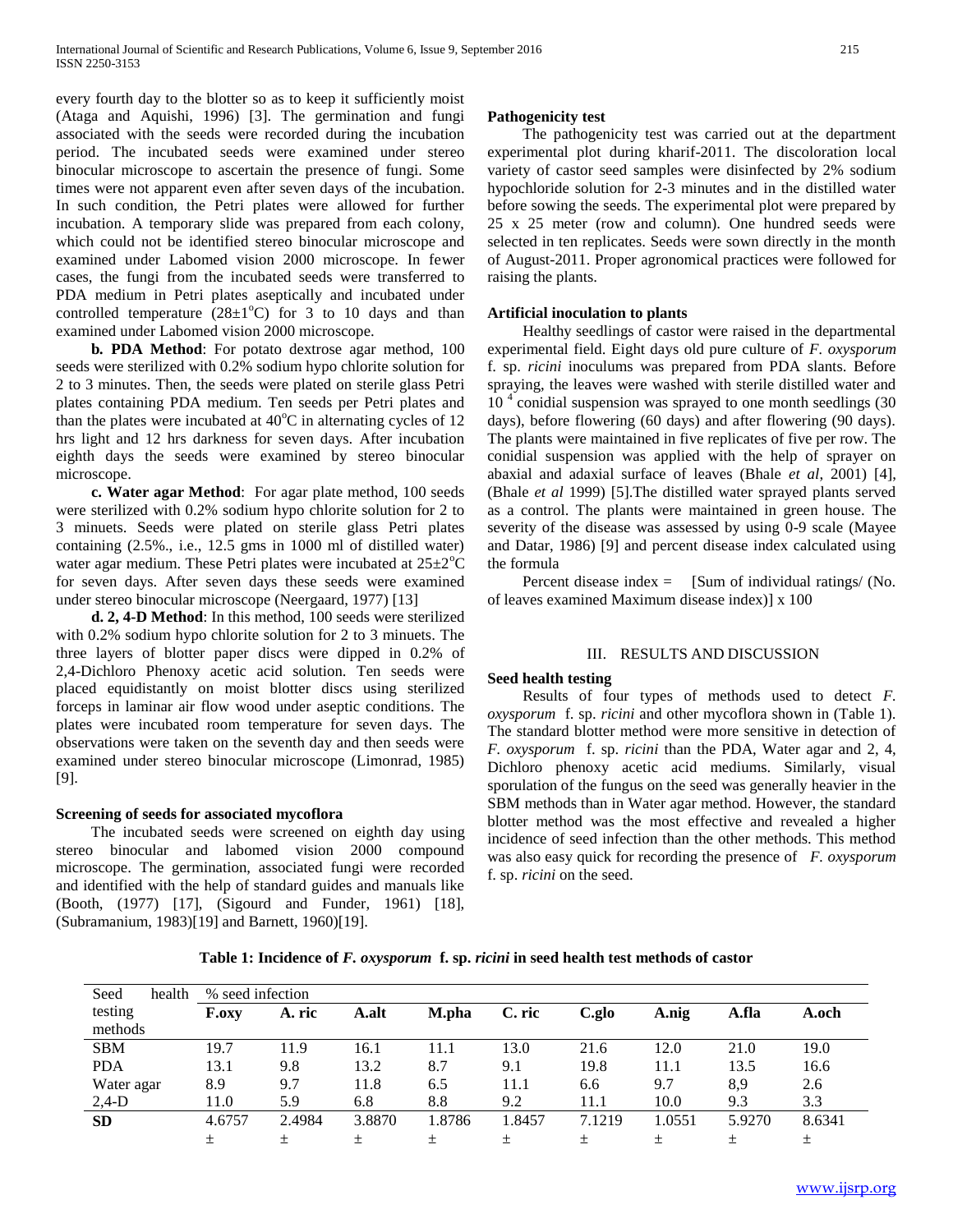| SЕ                                                                                                           | 2.3378 | 1.2453 | 1.4231 | 1.5594 | 1.8911 | 3.1850 | 0.5275 | 3.4219 | 4.1256 |
|--------------------------------------------------------------------------------------------------------------|--------|--------|--------|--------|--------|--------|--------|--------|--------|
| Average values of 100 seeds per method (Ten replicates of 100 seeds).                                        |        |        |        |        |        |        |        |        |        |
| <b>F.oxy-</b> F.oxysporum f.sp. ricini, <b>A.ric-</b> Alternaria ricini, <b>A. alt-</b> Alternaria alternata |        |        |        |        |        |        |        |        |        |
| <b>M.pha-</b> Macrophomina phaseolina, <b>C. ric-</b> Cercospora ricini, <b>C.glo-</b> Chaetomium globosum   |        |        |        |        |        |        |        |        |        |
| <b>A.nig-</b> Aspergillus niger, <b>A.flav-A</b> spergillus flavus, <b>A.och</b> -Aspergillus ochraceus      |        |        |        |        |        |        |        |        |        |

#### **Pathogenicity test**

 Inoculums sprayed plants showed the symptoms *F. oxysporum* f. sp. *ricini* in 2-6 days. *F. oxysporum* f. sp. *ricini* sprayed plants showed 10-30 percent wilts in one, two month seedlings and 30-60 % observed in three month old plants and no wilts observed in water treatment plants (Table 2).

## **Table 2: Artificial inoculation of** *F. oxysporum* **f. sp.** *ricini* **on castor seedlings during kharif-2011**

|                                          | Infected plants |           |                  |                 |  |  |  |  |
|------------------------------------------|-----------------|-----------|------------------|-----------------|--|--|--|--|
| Name of the pathogen                     | Germ %          | Seedlings | Before flowering | After flowering |  |  |  |  |
|                                          |                 | 1 month)  | (2 months)       | (3 months)      |  |  |  |  |
| <i>F. oxysporum</i> f. sp. <i>ricini</i> | 70              | 00        |                  | 06              |  |  |  |  |
| Water treatment                          | 90              | 00        | 00               | 00              |  |  |  |  |

# Data based on 100 seed samples .

 The importance of *F. oxysporum* f. sp. *ricini* infected seed and its pathogenicity role was confirmed in this study. Detection of oilseeds pathogens on seed is commonly carried out by the using routine standard blotter method. However, this study showed that the standard blotter method developed for *F. oxysporum* f. sp. *ricini* was the most sensitive (Chattopadhyay, 2000) [7]. The antibiotics in to the medium not only did not inhibit the growth of *F. oxysporum* f. sp. *ricini* but also suppressed the growth of other fungi *A. ricini*, *C. ricini*, *M. phaseolina, C.globosum, A. alternata, A. niger, A.flavus* and *A. ochraceus*, were frequently observed in the SBM method, that could mask the sporulation of *F. oxysporum* f. sp. *ricini* on seed. This fact facilitated the detection of the target fungus and gave a higher record of incidence. Many researchers (Naik 1994) [10], (Nanda and Prasad 1974) [11] and (Svirdvi 1989) [15] studied in diseases of castor and causal agent of wilt disease in castor crop.

 Many researchers have worked on effect of temperature, relative humidity, fruit age, inoculums load on repeated sub cultured inoculums on the development of phomopsis fruit rot of brinjal at temperature of  $25^{\circ}$ C, RH=90%, fruit early age (5-10 days old), higher inoculums load (> 120 spores/ml) (Sugha, 2002) [13]. *Sclerotium rolfsii* on chilli, which gross actively only in moist soil at moderate to high temperature  $(30-35^{\circ}C)$ . Maximum disease intensity (30.72 and 30.81%) was recorded from the second fortnight of October to the second fortnight of November , when temperature varied between a maximum of 28.7-32.2 °C and minimum of  $15.5 - 20.3$  °C; Relative humidity ranged between 62-74 maximum and 32-46 % minimum (Bhale *et al*, 2001) [4]. The minimum disease intensity (9.37 and 10.37%) was observed in July reported in alternaria leaf spot and fruit rot of brinjal (Suryavamshi and Deokar) [14]. Disease severity, weather factors are favorable in development of leaf blight and spots of castor, temperature and relative humidity between  $24-26$  °C and  $47.3-51.2$  percent respectively (Chander Mohan and Thind. 2001) [6].

# IV. CONCLUSION

 *F. oxysporum* f. sp. *ricini* is a causal agent of wilt disease of castor. Detection of *F. oxysporum* f. sp. *ricini* and other fungi plays an important role in determining the quality and longevity of seeds. Microbial invasion can lead to the rotting, loss of seed viability, germination and oil quality. This is due to the environmental factors like rainfall, temperature, humidity and in growth stages of the crop. Seed-borne fungi are important from economic point of view as they render losses in a number of ways. Some of the fungi infect the seed and cause discoloration of the seed. Several seed-borne pathogens are known to be associated with wheat seed which are responsible for deteriorating seed quality and weight during storage. Seed borne pathogens of castor are responsible to cause variation in plant morphology and also reducing yield up to 15-90 % if untreated seeds are grown in the field.

#### REFERENCES

- [1] Andreeva LT. 1979. *Fusarium* wilt of *Ricinus communis*. Zashchita Rastenil*,* **7**: 22.
- [2] Anonymous. 2011 Directorate of agricultural statistics in principles crops of Karnataka, Seshadri road, Bangalore, 2008.
- [3] Ataga AE, and Akueshi CO.1996. Fungi associated with sunflower in Nigeria. Seed Research*,* 24(1): 64-65.
- [4] Bhale MS. Khare D. Raut ND. and Singh D. 2001. Seed borne diseases objectionable in seed production and their management. Scientific publishers, India, Jodhpur: 2-182.
- [5] Bhale MS, Usha Bhale and Khare MN. 1999. A method of testing virulence in Chilli anthracnose pathogen. Journal Mycology and Plant Pathology, 29: 253-254.
- [6] Chander Mohan and Thind. 2001. Relative performance of spray schedules of systemic and non systemic fungicides against late blight of tomato. Plant Disease Research, 16: 247-250,
- [7] Chattopadhyay C. 2000. Seed borne nature of *Fusarium oxysporum* f. sp. *ricini* and relationship of castor wilt incidence with seed yield. Journal Mycology and Plant Pathology. 30: 265,
- [8] Limonard. 1985. Ecological aspects of seed health testing, Reprint from Proc. ISTA. 33: 17-7.
- [9] Mayee CD. and Datar VV. 1986. Technical bulletin-1. Marathwad Agricultural University, Parbhani. Phytopathometry: 46.